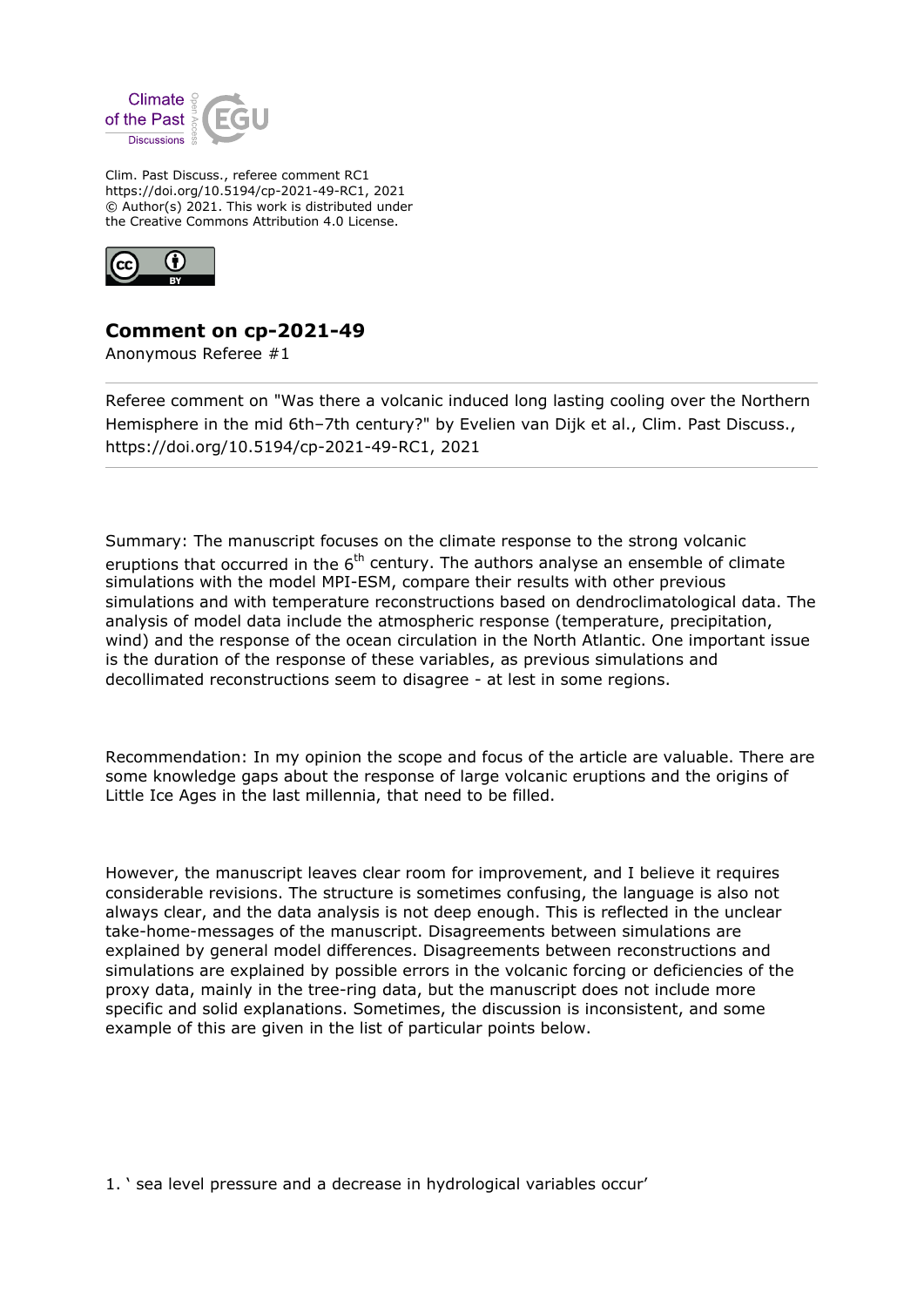The text could be here clearer. Does this sentence mean that both precipitation and

evaporation becomes smaller?

2. 'However, most reconstruction data sets go back to about 1200

CE, and the further back in time, the fewer proxy records remain, and the more uncertainties they contain (Masson-Delmotte,2013; Neukom et al., 2019).

3. The sentence is not clearly formulated (perhaps it is not grammatically correct). Consider an alternative formulation like ' Further back in time the network of proxy data becomes sparser and uncertainties in each individual temperature record also grow.

4. 'The aim of this study is to investigate whether a multidecadal to centennial cooling may have occurred in the mid 6th to 7<sup>t</sup>th century.'

This sentence states the main objective of the study. However, the reader will not be wiser after reading the manuscript. The disagreement between the proxy record that do indicate a centennial cooling do not agree with the model results, but the study does not include a solid explanation for this disagreement (apart from speculating that perhaps the high altitude of the Alp records may be responsible for the long temperature recovery).

This is perhaps my main concern of the manuscript. It is in general too descriptive and does not go deep enough into explaining those disagreements.

5. ' the short term (years), as well as the long term (decadal to centennial)

the short term (annual)...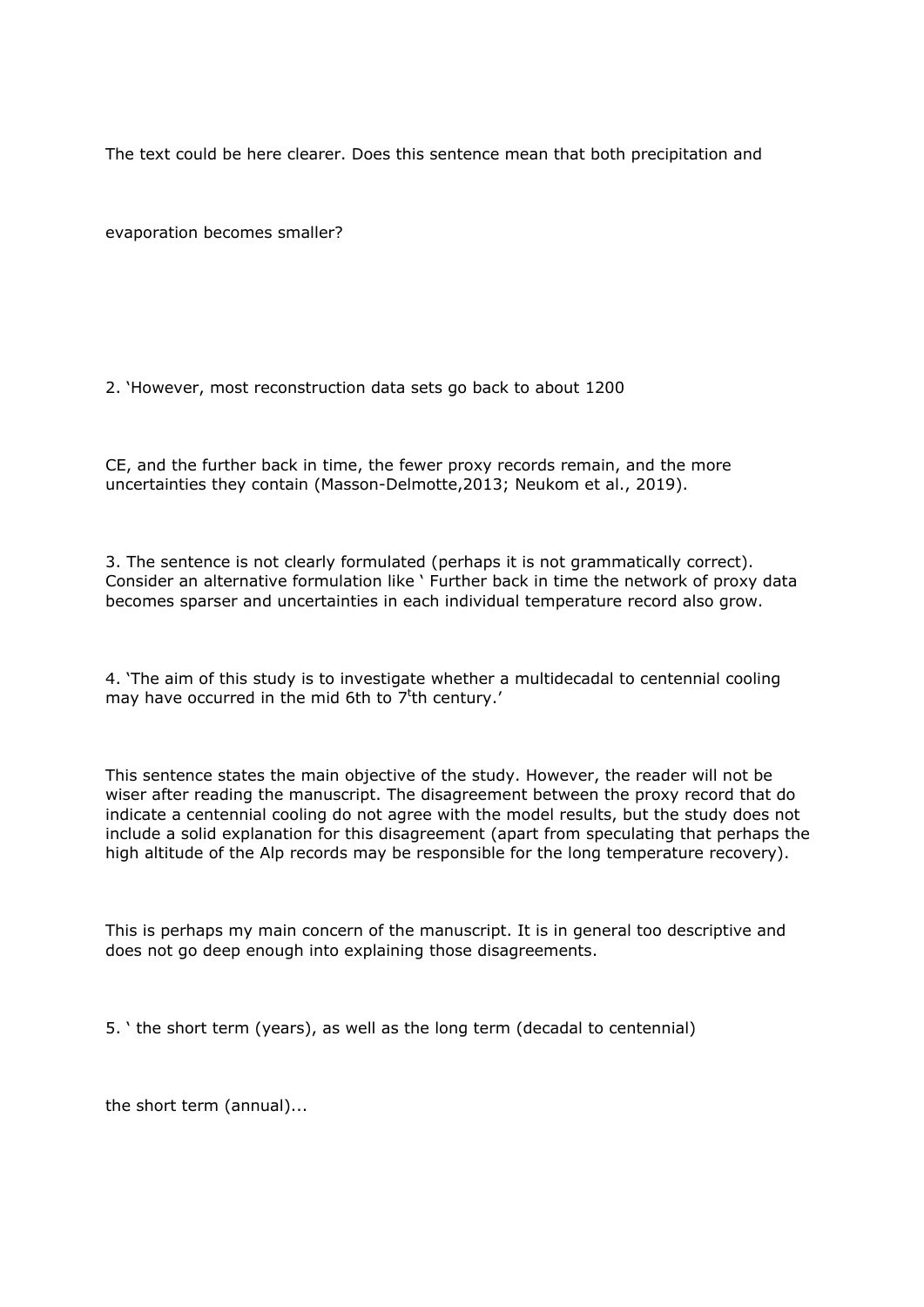6. 'sea ice impacts, we also study atmospheric and ocean circulation, hydrology and the ocean-sea ice feedbacks in maintaining the climate signal'

the 'climate signal' is too unspecific. Please, help the reader by being more specific, for instance 'in maintaining the volcanic induced cooling'

7. 'For this study, we ran ten ensemble members for 160 years from 520-680 CE.'

for 160 years, starting in 520 CE. Or alternatively, covering the period 520-680 CE

8. For each ensemble member the atmospheric diffusivity was changed by 1 · 10−5 to simulate slightly different climate states by the year 536 CE, the year of the first large volcanic eruption.

physical units are missing

9. Historical Land Use Data Set for the Holocene (HYDE3.2, Klein Goldewijk, 2016). Considering several options (e.g. linear ramp-up) we decided to simply let the land-cover data be constant for the first 850 years of the past2k runs.

We prescribed a constant land-cover for the first 850 years of...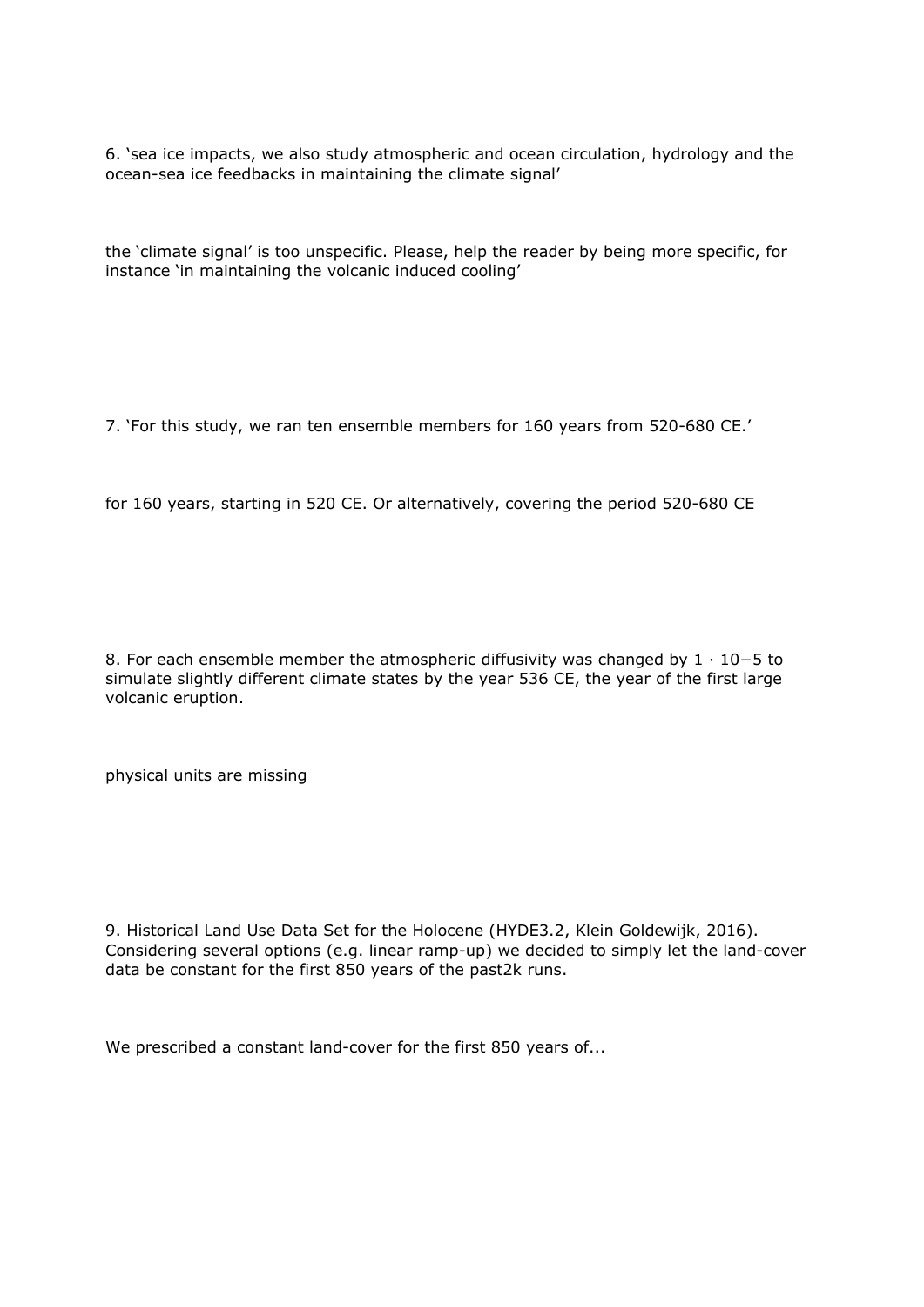10. 'The tree-ring sites are displayed in Fig. A1. For the model-tree-ring comparison a land mask was applied to the model 2m air temperature analyzing the NH extratropics between  $40â$  $\Box$  and  $75â$  $\Box$  N.'

Here and in other instances in the manuscript, it is not clear whether the reconstructed NH temperature was just calculated as the to be the simple average of the local temperature reconstructions at the tree-ring sites or whether there was a more sophisticated reconstructions method, for instance by calibrating a statistical model to replicate the NH mean temperature ( as in Stoffel et al. 2015). The present manuscript lists in Table 2 just 6 records. Is the NH temperature the average of only these 6 records or is it the temperature reconstructed by Stoffel et al. ? I think that the simple average of these 6 records cannot meaningfully be considered a Northern Hemisphere average.

11. 'Towards the end of the simulation period the ensemble shows a larger spread than at the beginning of the simulations, which corresponds to the ocean heat content state being more different between members in the end than at the beginning of the simulations.'

Could this be an indication that the ensemble set-up is not adequate to investigate the main objective of the study, and that the spread of ocean initial conditions is too narrow ?

12. The results section includes several paragraphs that actually would belong to a (missing) Discussion section. An example is this paragraph:

'Zhong et al. (2011), and Miller et al. (2012) argued that the ocean - sea-ice feedback could play a major role in sustaining a century long cooling after a cluster of four volcanic eruptions in the mid 13th century. In contrast to these studies, we simulate a multidecadal sea ice response in the mid 6th to 7th century. '

Consider also this reformulation: In contrast to these studies, our simulated cooling is shorter and lasts only for a few decades.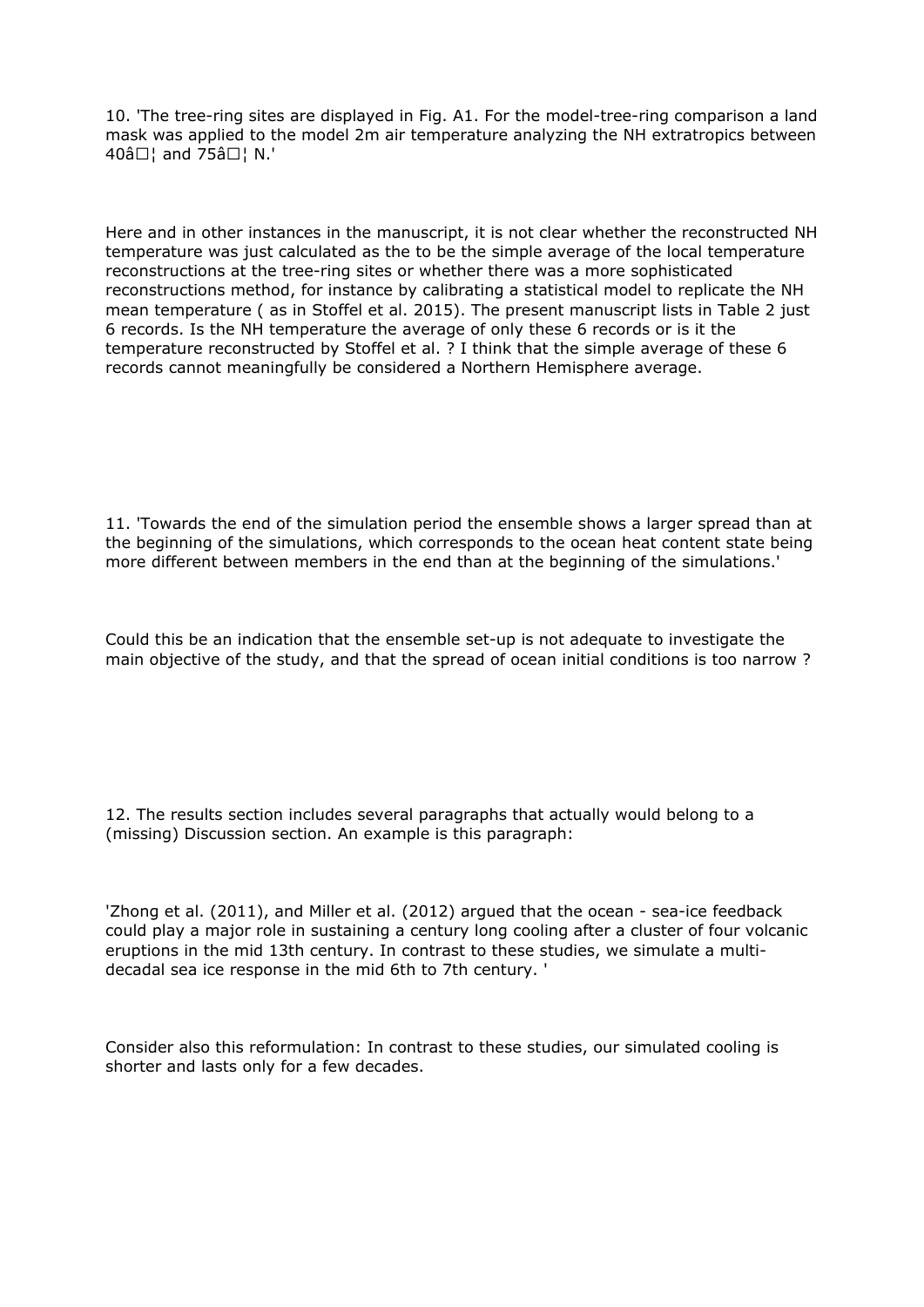13. After the 536/540 CE double event, the ensemble mean of the model simulations does not return to zero sea-ice cover anomalies before 560 CE.

the ice-cover in the ensemble mean takes longer to recover and only reaches the climatological mean value by year xxxx.

14. 'Fig 3 (TRW) and triangles (MXD) in the 2 m air temperature maps. The 2σ (1σ) standard deviations for 2m air temperature SLP, evaporation (and precipitation) are stippled (hatched). '

The ensemble standard deviation sigma (2xsigma) ...are stippled (hatched)

15. 'there is a land-sea contrast present for evaporation in summer, where the signal is opposite over the ocean.'

In summer, the sign of the evaporation anomalies over ocean and land is opposite.

16. 'the north side of the climatological high pressure systems reflecting an atmospheric circulation separation at around  $45â$  $\Box$  | N.'

this sentence is unclear. Does it mean that the sign of the anomalies is apposite north and south of 45 N?

17. 'The long term response is shown in the right side of Figure 3.'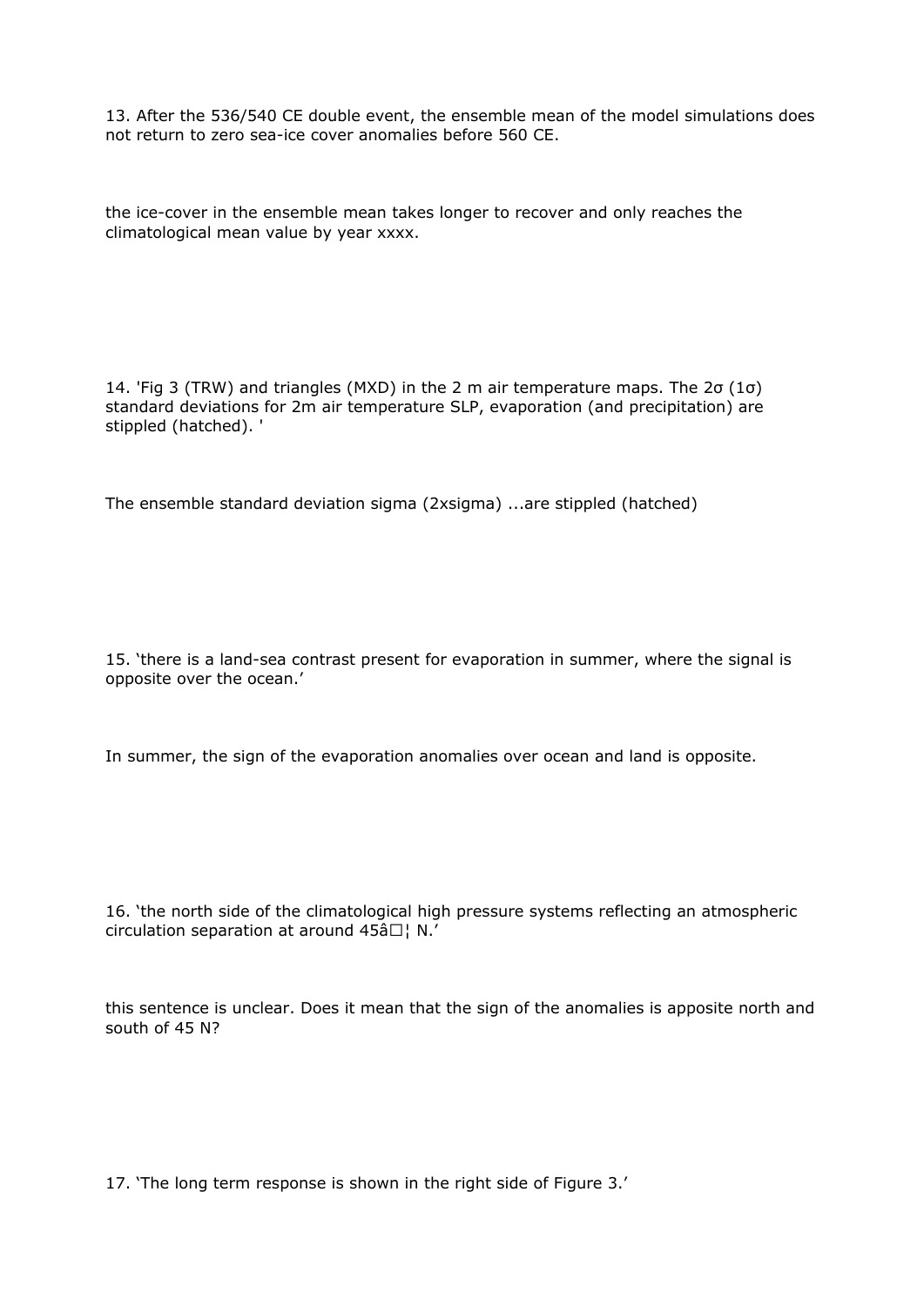on the right side or in the right half of the picture. Better still is to label all the panels and refer to them accordingly.

18. 'The increase in precipitation over the Mediterranean in boreal summer in the model simulations in this study are related to the shifting of the inter tropical convergence zone (ITCZ) into the Southern Hemisphere (SH) after the eruptions (not shown here), as well as a weakening of the high and low SLP over the North Atlantic (Figure 3b). After a large volcanic eruption, the ITCZ shifts away from the cooler hemisphere, in this case the NH (Schneider et al., 2009). '

I guess that during the boreal summer summer , the Northern Hemisphere is the warmer hemisphere, not the cooler hemisphere. Perhaps the authors mean that the negative temperature anomalies are stronger in the NH?.

19. 'appeared to be opposite, with a drying over Southern Europe and a wettening over Northern Europe. They accounted this to the models not capturing the winter NAO well and therefore simulating a different response.'

The reference to Iles and Hegerl to discuss precipitation response in boreal summer over Europe is misplaced. Iles and Hegerl refer to the winter precipitation response, so it is not correct to state that Iles and Hegerl agree with the results obtained here for summer precipitation. It would also strange to claim that a wrong simulation of the winter NAO response can explain the wrong sign of summer precipitation anomalies in Europe.

20. 'The significance was calculated from the 1200 year control run by

taking the 2 to 20 year means of the 1200 years, and then taking 4 random time steps from that time series for the 4 large eruptions. This was done 1000 times for each variable, and the standard deviation was then calculated from those new random time series. 1 time or 2 times the standard deviation (1 and 2σ) were then used to calculate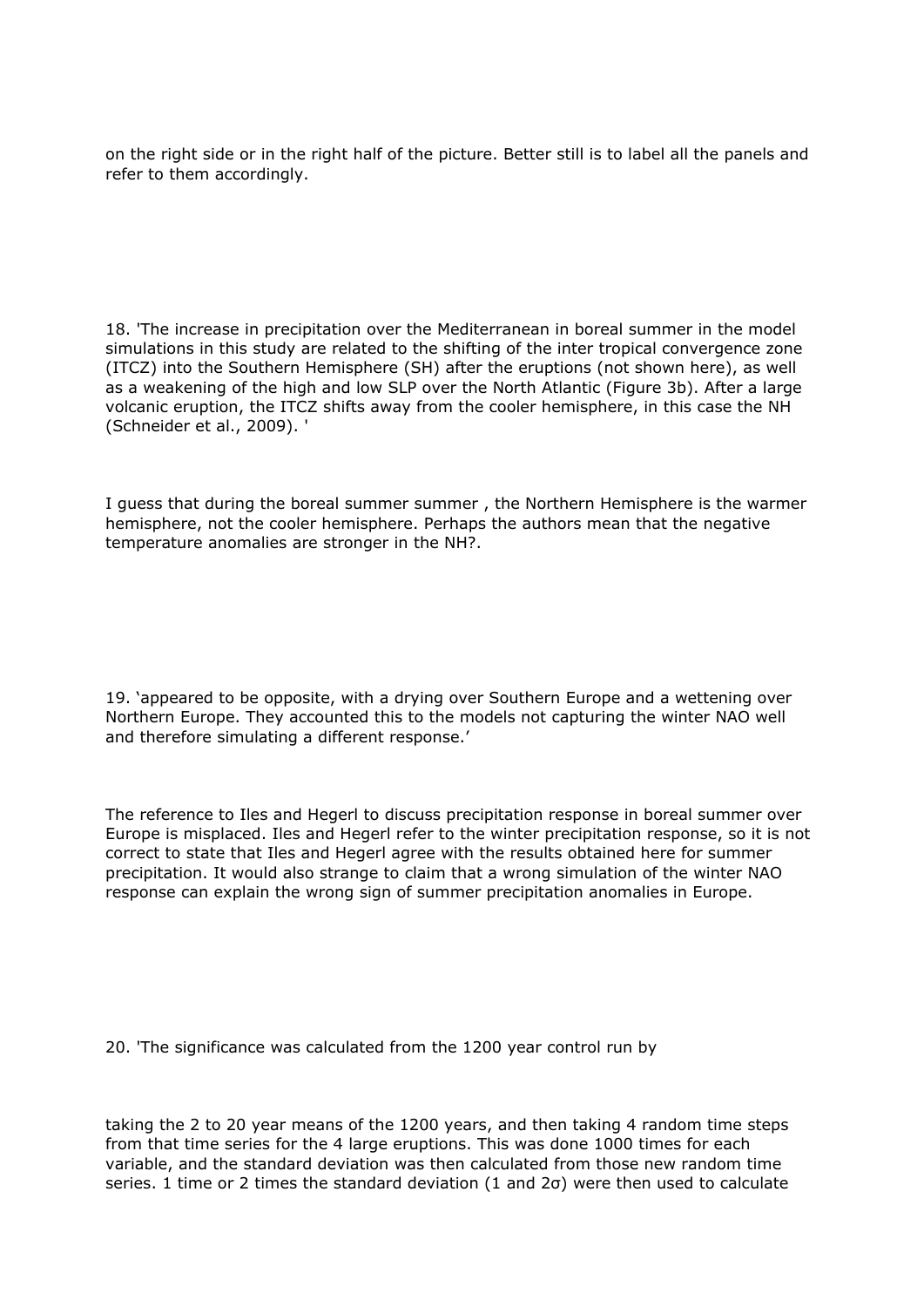the significance.'

I cannot understand how the standard deviations were calculated. This paragraph seems to me rather unclear

21. 'In boreal winter, there is a see-saw pattern visible in the 2 year SLP response with an increased low pressure over Greenland and a decreased low pressure over Northern Europe, corresponding to the seesaw winter temperature pattern between Greenland and Scandinavia, as described by Van Loon and Rogers (1978). The changes in boreal winter reflects a positive Arctic....'

This whole paragraph is rather unclear. I think there is an error in the first sentence (increased low pressure in both Greenland and Northern Europe?) , but in general it is difficult to follow. It contains a mixture of own results and previous results, and it is difficult to disentangle which is which. After reading the paragraph, it is unclear whether the model does produce a NAO response or not.

I would recommend to first describe the new results, and then briefly compare them with previous results. In a discussion section this comparison can be then deeper and more detailed.

22. 'The summer cooling over the continents can have a serious effect on the vegetation and society summer can lead to crop failure and famine in areas that are close to the temperature limit for grow....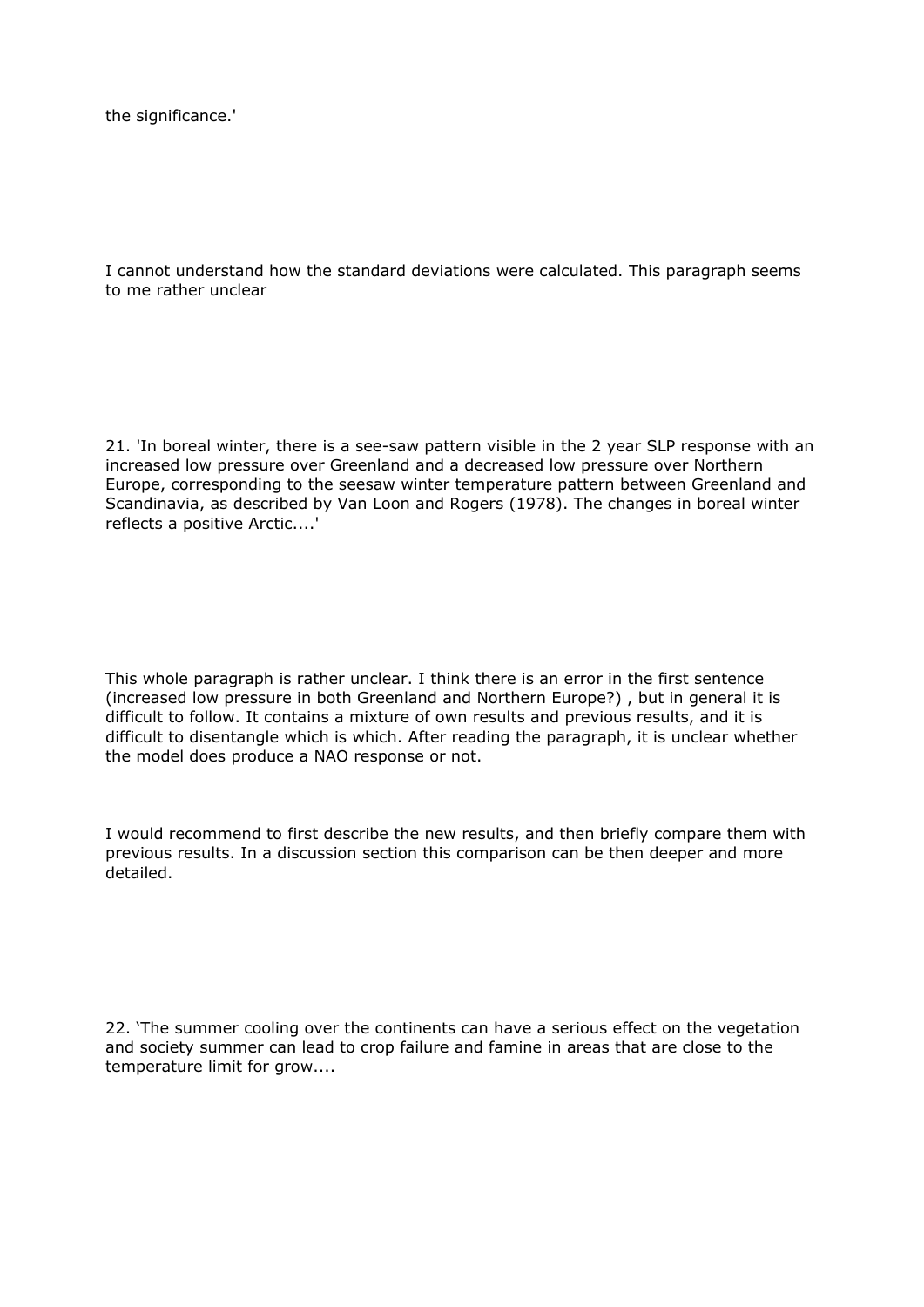This paragraph on the impacts of low temperatures is misplaced here. It is not related with the previous or the following paragraphs. This could go to a Discussion section or be deleted without any loss.

23. From Fig. 4b and c can be seen that the subpolar gyre (south of'it can be seen...

24. I found the following two paragraphs to be inconsistent with the ensemble set-up:

'The studies from Zhong et al. (2011) about the onset of the LIA also concluded the response to be depended on the initial state of the North Atlantic, as only 2 out of 4 simulations (one warm and one normal NA state) lead to a cooling long enough to resemble the LIA. Compared to their study, our NA state is relatively warm, but it is hard to compare as a different model and set up were used.'

'be the initial state of the ocean when the volcanic eruptions occur. This is less likely, as 10 ensemble members were run, which showed a range of variability in the same range as the 0-1850 CE variability, where the response to the volcanic eruptions'

The first paragraph states that the initial ocean state is important for a successful simulation of the LIA. The second paragraph indicates that the ocean initial conditions in the ensemble are wide enough separated. However, the initial conditions were prepared by just perturbing one single parameter in the atmosphere submodel, and else where the manuscript states that the spread of the ensemble at the end of the simulations is clearly larger than at the beginning, indicating that the initial ocean states are not that much separated. This requires a deeper discussion.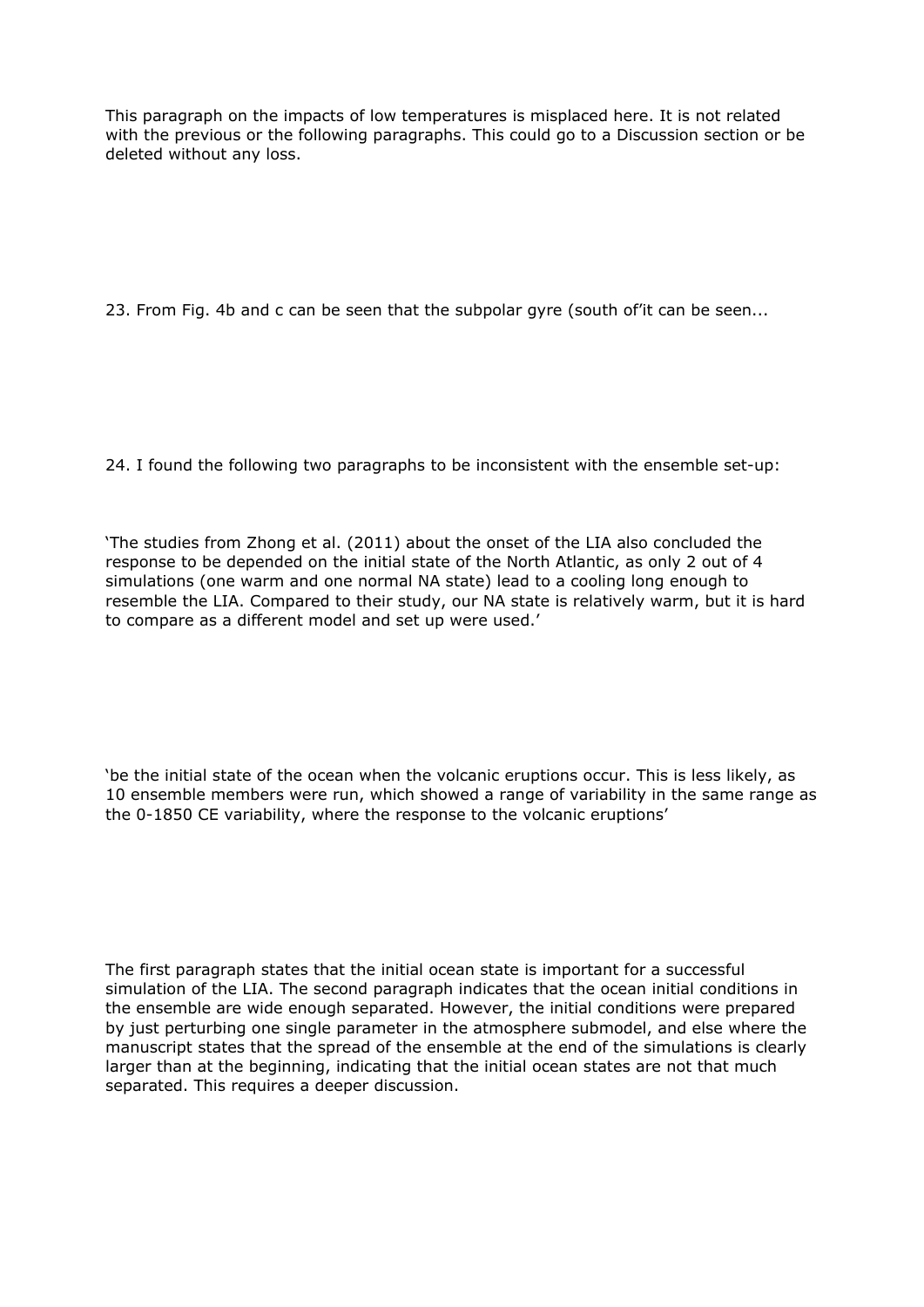25. 'For the model - tree-ring comparison, the model temperature anomalies were taken for grid cells corresponding to the latitude/longitude range for the tree-ring locations. In Fig. 5 the comparison for the NH, the Alps, Altai and Northern Scandinavia are shown.'

Again, it is unclear how the reconstructed NH temperature has been calculated.

26. 'The temperature anomalies from the model simulations and the 2 sigma variability range fall within the 2 sigma variability of the NH of the model simulations and the timing of the peak cooling after the four large volcanic eruptions agree very well. '

I guess the authors mean that the reconstructed NH temperature fall within the model ensemble spread ?

27. 'Figure 5b shows the model - tree-ring comparison for Northern Scandinavia (NScan). Just as for the NH, the variability of the model simulations fall within the variability of the tree-ring temperatures. '

see previous comment

28. 'agree very well both in timing and in signal. This could be because the tree-ring data for Fennoscandinavia consists of MXD data, so there is less time lag and smoothing in the signal (Esper et al., 2015). More deviation is visible for the ensemble mean peak cooling for the 574 and 626 CE eruptions.'

This is an example of, in my opinion, cherry-picking results. It seems that for some of the eruptions the MXD data agree better with the model because the wood density proxies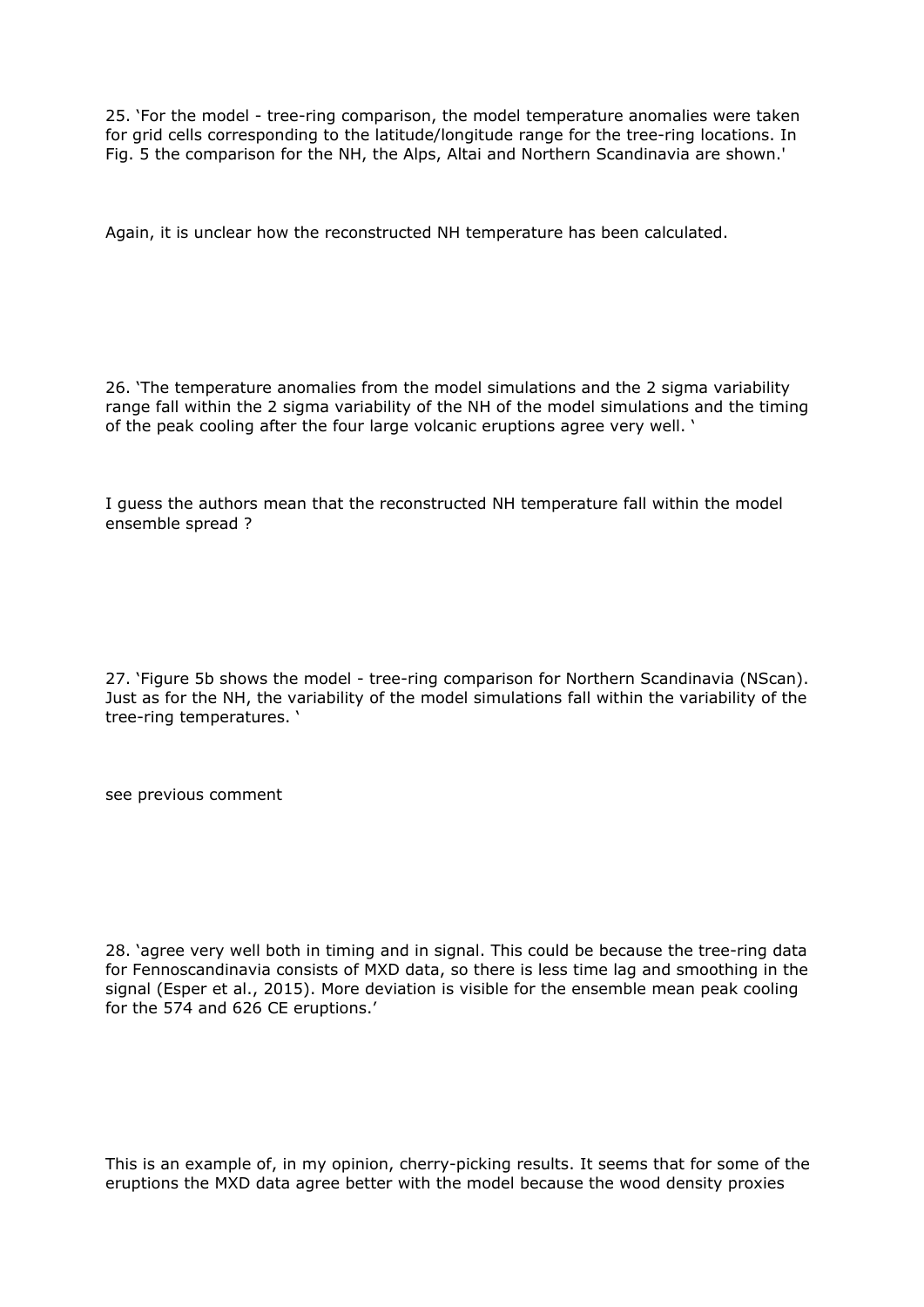better represent the true temperature. However, this is not the case for the other two eruptions. Why?

29. 'because the volcanic forcing in the model is overestimating the cooling in the midlatitudes. '

because the prescribed volcanic forcing is too strong

30. 'The concept of a LALIA period was raised by Büntgen et al. (2016), based on treering data. There is a good agreement between the tree-ring temperatures and the model temperatures after normalization. This was done with regard to the time'

In my understanding, there is no normalization involved here. The records have just been re-aligned to a common mean, but they have not been re-scaled to a common standard deviation.

31. 'Perhaps the century long lasting cooling may be only apparent in the Alps and Altai tree-ring records, as the cooling is a local feature occurring at high altitude of the midlatitudes. Our model resolution is too coarse to fully capture the topography'

This is speculation. It needs to be more strongly supported.